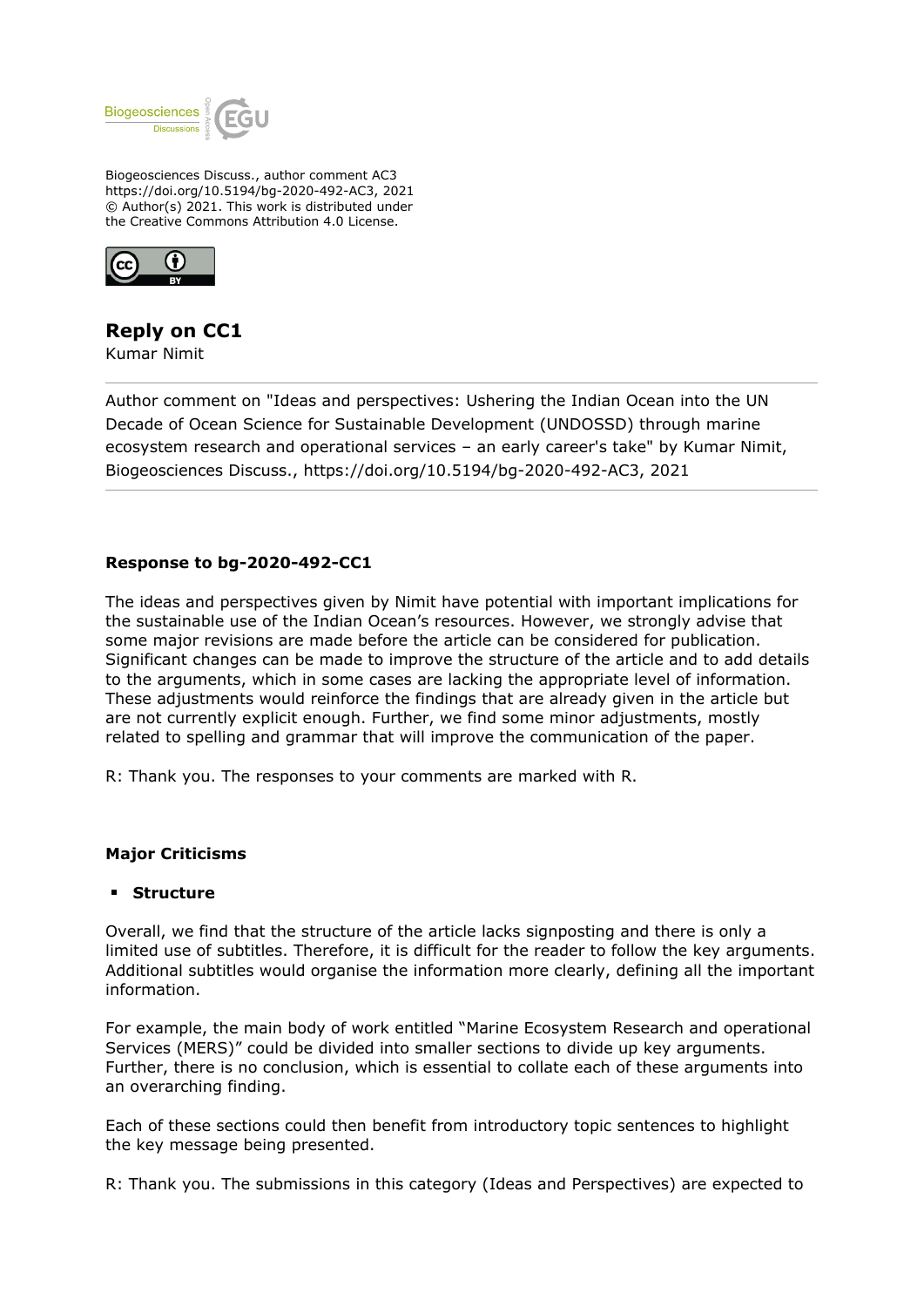be short, as per the journal guidelines. Nevertheless, the possibility to reasonably provide subsections will be explored in the revised manuscript.

### **Definitions**

Before addressing specific sections of the article, an important criticism is that 'operational' or 'operating' services are not clearly defined for the reader. It is essential to give a clear explanation of this key term in this specific context.

R: Thank you. This will be made clearer in the introduction section.

### **Abstract**

Whilst the abstract does outline some key points made in the paper, such as the need to consider more operational services like Coral Bleaching alerts and SCUBA-assisted advisories, as opposed to only fishery information, it does not include key information that we would usually expect from an Abstract. Firstly, the abstract states that the paper will be a review. However, the main results or concluding arguments from such a review are not presented. The purpose and aims of the paper should be more explicit and subsequently the results to these aims must also be made clear. Secondly, whilst some background information is given, the abstract does not allude to the rationale of the paper and the importance of the findings, which we would argue are fundamental to supporting the perspective being presented. A clearer progression from background information, purpose and review to a conclusion would clarify why new operational services should be considered. Thirdly, a handful of examples of issues are presented in the abstract, the significance of the selected examples are unjustified and it is unclear on reading the paper what the major issues and minor issues are.

R: Thank you for pointing out the word 'review' that created the confusion. The same will be avoided in the revised manuscript. The manuscript type is 'Ideas and Perspectives' and the abstract has been prepared to suit the same.

### **Introduction**

The introduction contains a lot of important information. Unfortunately, the significance of these statements are somewhat lost due to poor structure. Like the abstract, improving the structure of the Introduction would give the arguments presented in this perspective a more explicit motive. Specifically, we would recommend that the introduction follows an inverted pyramid structure; starting with widely applicable background and contextual information and ending with more specific and narrowly targeted points. This structure will guide the argument and emphasize the importance of this perspective and inform the reader of the scope, which we also find should be more explicit. For example, the introduction already begins with the wider context of the Indian Ocean, mentioning population growth, highlighting how many lives depend on the resources of the IO and addressing the multiple cultures that inhabit IOR countries. Further detail could be given here as it would be interesting to explore the specific differences between the populations that inhabit IOR countries and use the IO. In addition, more detail should be given to the specific threats that target marine ecosystems, to highlight the specific issues that need to be overcome for the sustainable and equal use of the IO. Together, these added details would enable the reader to understand to what extent impacts in the IO affect people's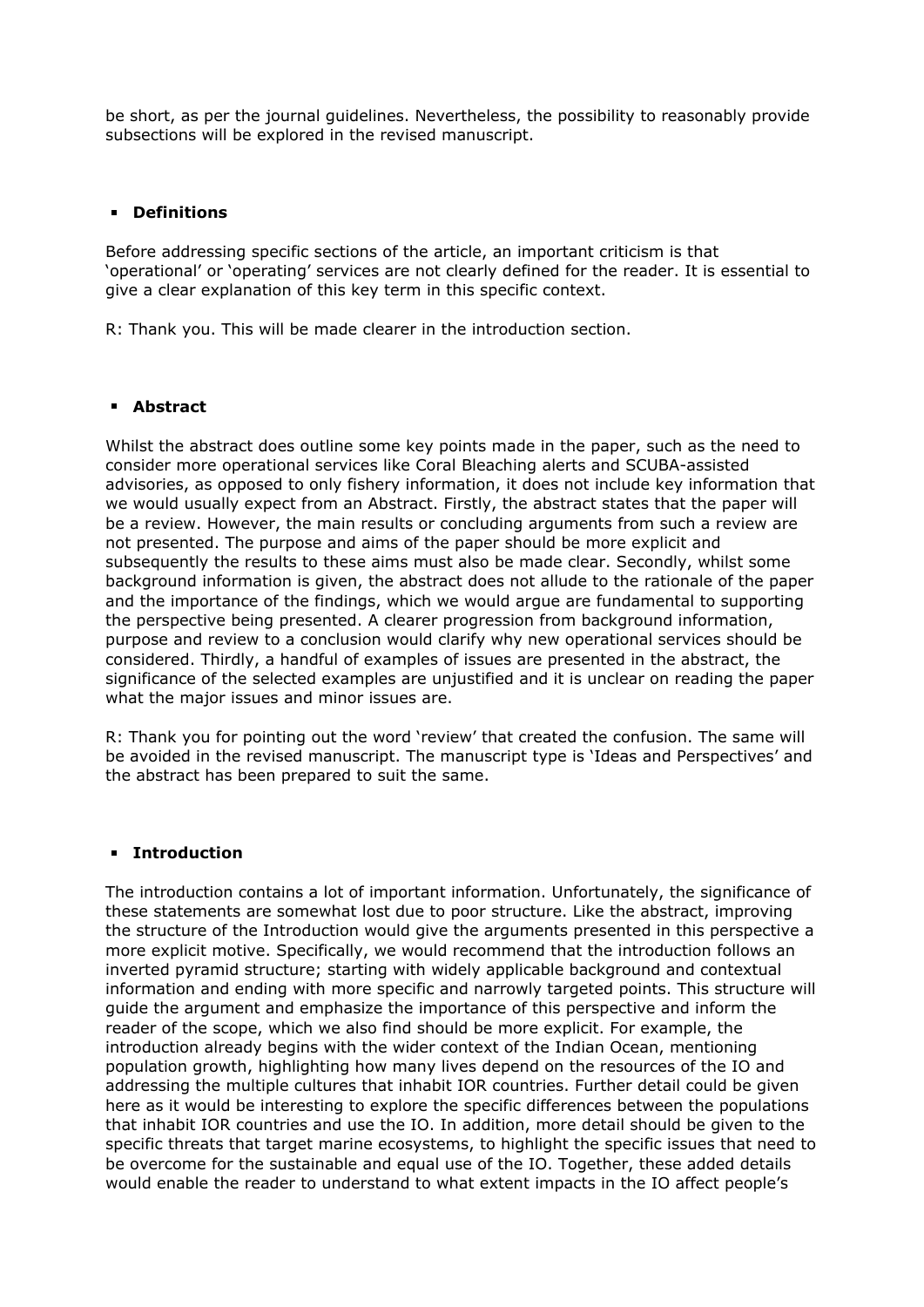everyday lives and therefore the importance of the perspective.

The introduction could also include introductory information about the current environmental and ecological conditions of the IO. Whilst the introduction states that the IO is poorly studied and there is little information available, existing literature should still be outlined. For example, details on other uses of the IO rather than fishing like the extent of tourism. Or published information on the threats specific to the IO like evidence of coral bleaching events. Perhaps fundamental facts like the climatic cycles, weather and temperature changes, salinity or nutrient information, to highlight both the physical as well as a social factors that make the IO unique from other oceans. Again, this information would highlight why advocating sustainable use of the IO is so important.

If the preceding information is considered, this final recommendation may not be necessary as they will be implied: we suggest explicitly outlining your research question or purpose.

Finally, the hypotheses state that "the best possible approach to win the community attention (and to invoke the responsible ownership of resources) is to engage the communities with the operational ecosystem related services" and it is unclear how the rest of the article proves or disproves this hypothesis. Although there are a few mentions of how communities can get involved with operational services, a separate paragraph or section to explain the outcomes for this hypothesis would clarify the findings.

Usually we would expect to see a brief section to summarise the methodology next. This does not need to be extensive but as this paper explicitly states that it is a review, how the review was conducted needs acknowledgement. For example, how were the papers selected for review? Was it systematic?

R: As aforementioned, apologies for the confusion created due to the word review. This manuscript follows the guidelines of an 'Ideas and Perspectives' type of submission, abiding to which attempt will be made to incorporate your suggestions in the revision.

# **Marine Ecosystem Research and operational Services (MERS)**

The main section of the work could be improved by adding more details and relevant information to the arguments. For example, the use of satellites is covered in depth, however there is little information to explore how they can or have been used as an operational service. Developing the application of these tools is more appropriate for the hypothesis in question. Similarly, the main section of work tends to focus on technologies and problems for the Indian Ocean. Instead, the main focus should be on specific operational services and why they are important, followed by what kind of data/ technology is required to put this operational service into action. Simply put - your recommendations. For example, rather than focussing on the problem of plastic pollution, the focus should be on the operational service of plastic detection, why it is necessary and how it can be achieved.

A critique is developed against the lack of information available for the Indian Ocean. To shine light on the areas of information that could be helpful for the sustainable use of the IO's resources, it would be interesting to detail the kind of information that has been useful in other ocean basins for operational services.

In general, more case studies and greater referencing would elevate the article as a whole.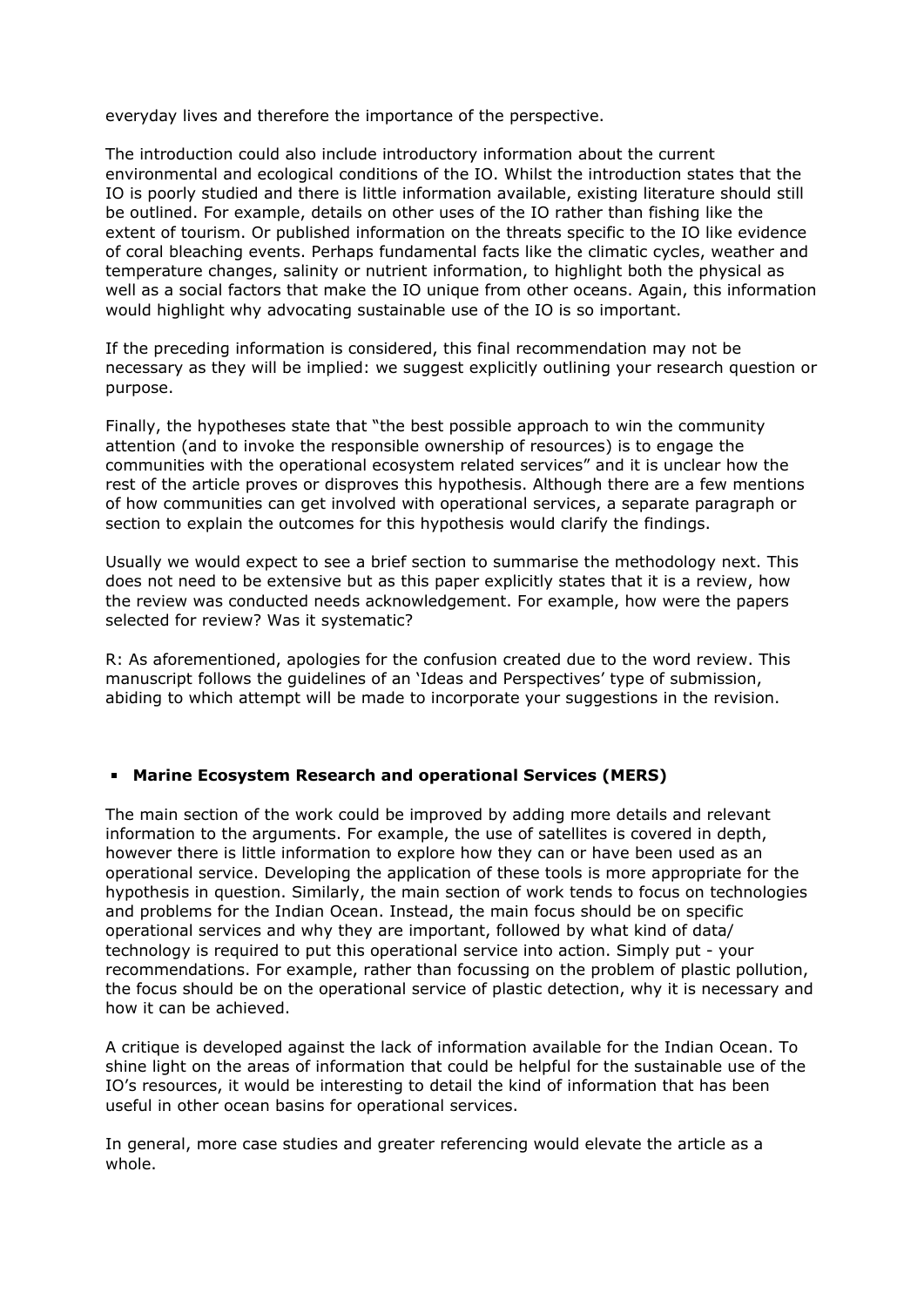R: Thank you. These topics will be dwelled in detail as much permissible for this article type.

# **Use of a Figure**

At present, this article does not contain any figures or imagery. However, a figure that synthesises the problem (sustainable future use of the IO) alongside the solutions (use of various operational services) could be very beneficial to summarise all of the ideas and highlight the core ideas being presented.

R: Thank you. This has been also recommended by an anonymous reviewer and a summary figure shall be incorporated in the revision.

### **Minor Criticisms**

There are several adjustments that could be made to facilitate legibility and to improve the important messages within the piece.

Firstly, we do not find it necessary to include "An early career's take" in the title as it is not relevant to the findings in the paper.

Secondly, we think that both the introduction and main body of text could benefit from the support of additional references. For example, in the introduction the statements on population pyramids profiles of IOR countries and IOR marine ecosystems under threat statement should be qualified by references.

Alongside these adjustments, we find several grammar issues that should be remediated, which are listed below. We also suggest using a grammar checker to find any further errors.

| Line | Mistake                                                                                                                                                        | Correction                  |
|------|----------------------------------------------------------------------------------------------------------------------------------------------------------------|-----------------------------|
| 30   | "Majority of the IOR countries Replace 'of' with 'or'<br>have either expansive of<br>stationary population pyramid<br>profile, with limited land<br>resources" |                             |
| 34   | "consumerism is poised to<br>extend to larger part of the<br>population"                                                                                       | Replace 'part' with 'parts' |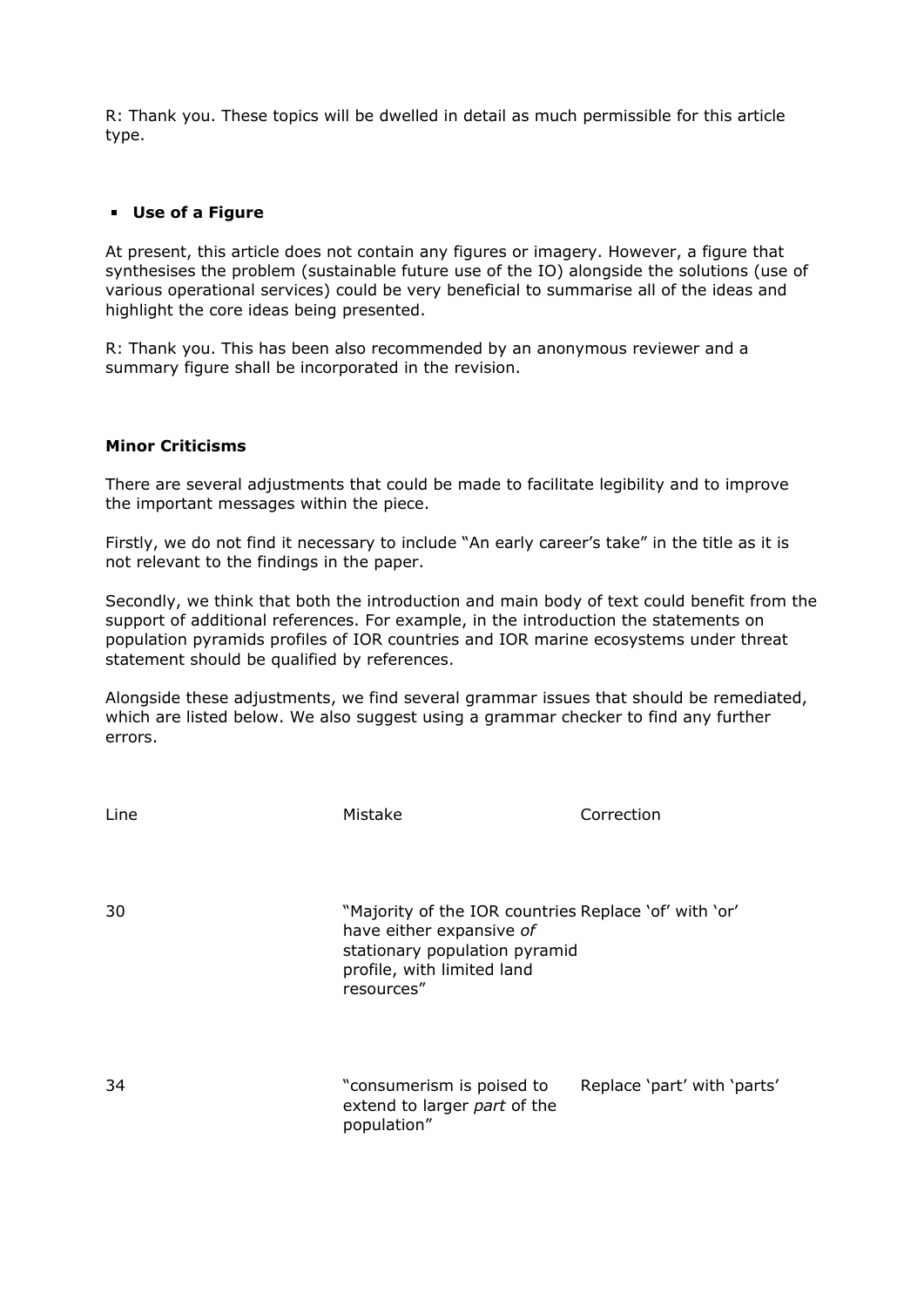| $36 - 37$ | "It is thus important to<br>ensure that the resources in<br>this unique, land-locked from<br>the north ocean, are<br>harnessed in harmony with | Needs rewording, for<br>example:                                                                                                                      |
|-----------|------------------------------------------------------------------------------------------------------------------------------------------------|-------------------------------------------------------------------------------------------------------------------------------------------------------|
|           | the sustainability and with the"In this unique and land-<br>equal opportunities"                                                               | locked from the north ocean,<br>it is important to insure that<br>the resources are harnessed<br>sustainably and there is<br>equality of opportunity" |
| 45        | "This paper hypothesize"                                                                                                                       | "hypothesizes"                                                                                                                                        |
| 82        | "With more than two <i>decade</i> "decades"<br>of uninterrupted<br>observations"                                                               |                                                                                                                                                       |
| 87        | "The research can then<br>support to the operational<br>services"                                                                              | Remove "to"                                                                                                                                           |
| 112-113   | "Human activities can be<br>nuisance to the marine<br>environment in many ways<br>and sound is one of the ways"the marine environment and      | Could be worded better, for<br>example: Many human<br>activities can be a nuisance to<br>can cause impact in several<br>ways, such as through sound   |
| 122       | "Plastic adversely impact the "impacts"<br>marine"                                                                                             |                                                                                                                                                       |

R: Thank you. The revision includes additional references and corrections of grammar/language as suggested by you as well as reviewers.